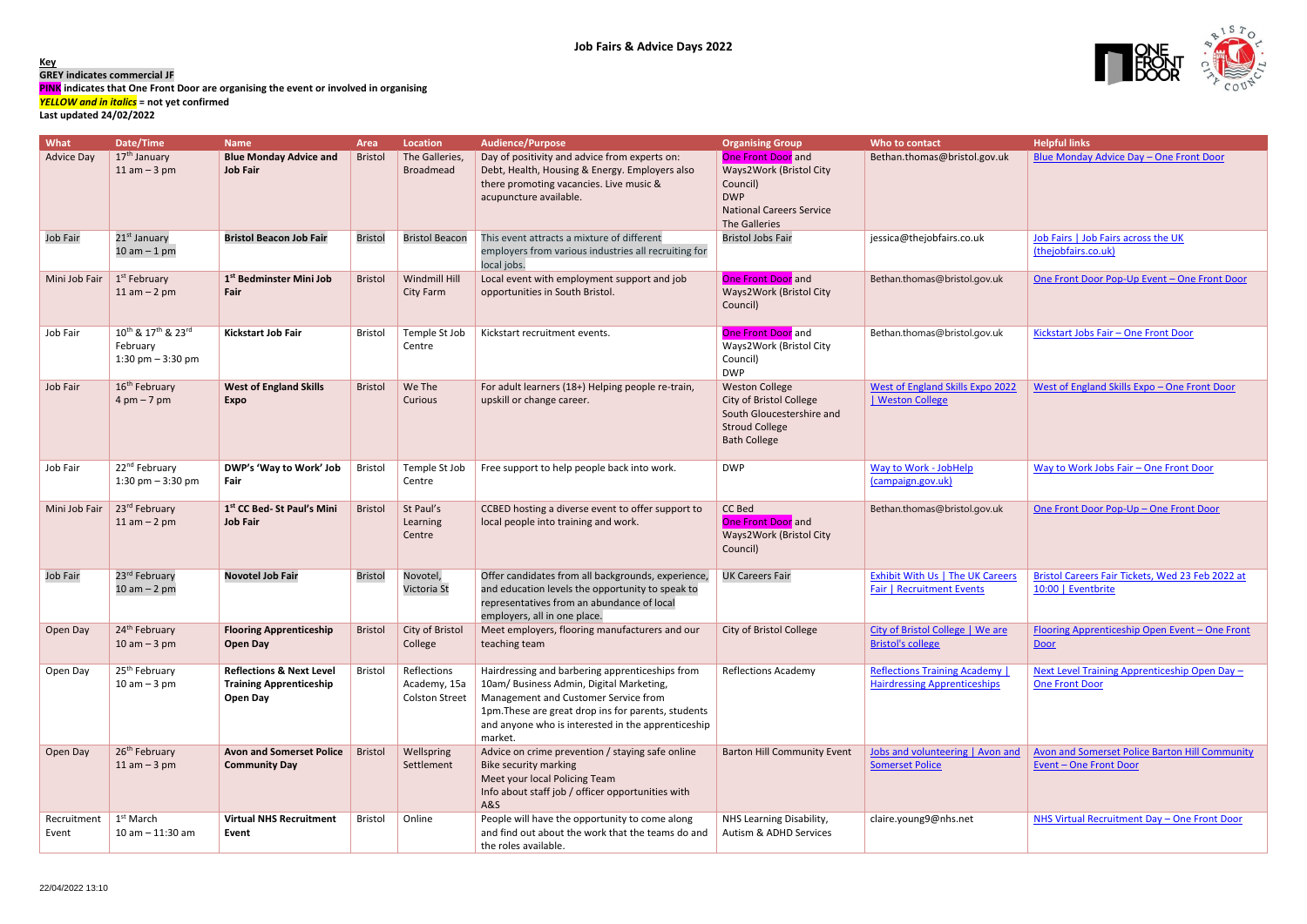| 81570                        |                                                          |                                                                                |                                         |                                                   |                                                                                                                                                                                                                   |                                                                                       |                                                                      |                                                                                                                        |
|------------------------------|----------------------------------------------------------|--------------------------------------------------------------------------------|-----------------------------------------|---------------------------------------------------|-------------------------------------------------------------------------------------------------------------------------------------------------------------------------------------------------------------------|---------------------------------------------------------------------------------------|----------------------------------------------------------------------|------------------------------------------------------------------------------------------------------------------------|
| Mini Job Fair                | 3 <sup>rd</sup> March<br>$10$ am $-1$ pm                 | <b>Lawrence Weston Mini</b><br><b>Job Fair</b>                                 | <b>Bristol</b>                          | Ambition<br>Lawrence<br>Weston                    | Job Fairs & Advice Days 2022<br>Find support from local organisations SevernNet,<br>DWP, Ambition Lawrence Weston, have a check-up<br>with Doctor Bike and find employers in North<br>Bristol looking to recruit. | One Front Door and<br>Ways2Work (Bristol City<br>Council)<br>SevernNet<br><b>DWP</b>  | Bethan.thomas@bristol.gov.uk                                         | <b>TONE</b><br>One Front Door Pop-Up - Lawrence Weston - One<br><b>Front Door</b>                                      |
| Careers<br>Showcase          | 3rd March<br>$5 \text{ pm} - 7 \text{ pm}$               | 'What next?' Careers<br><b>Showcase for Adult and</b><br><b>School leavers</b> | Bristol                                 | Winter<br>Gardens<br>Ballroom,<br>Weston          | People attending must register on this link - 'What<br>Next?' Careers Showcase for Adults and School<br>Leavers   Weston College                                                                                  | <b>Ambition Lawrence Weston</b><br><b>Weston College</b>                              | employability@weston.ac.uk                                           | 'What Next?' Careers Showcase - One Front Door                                                                         |
| Open Day                     | 4 <sup>th</sup> March<br>1:30 pm $-3$ pm                 | <b>Virtual Healthcare</b><br><b>Support Worker Open</b><br>Event               | Bristol                                 | College<br>Online                                 | Band 3 Healthcare Support Worker & Band 5<br>Mental Health Nurse Virtual Open Day                                                                                                                                 | Avon and Wiltshire Mental<br>Health Partnership NHS Trust                             |                                                                      | <b>Healthcare Support Worker Virtual Recruitment</b><br>Event - One Front Door                                         |
| Job Fair                     | 10 <sup>th</sup> March<br>$4 \text{ pm} - 6 \text{ pm}$  | 'Our City, Your Jobs' City<br><b>Hall Recruitment Event</b>                    | Bristol                                 | Conference<br>Hall, City Hall                     | Diverse recruitment event.                                                                                                                                                                                        | <b>Bristol City Council</b>                                                           |                                                                      | Our City Your Jobs Recruitment Event - One Front<br>Door                                                               |
| <b>Advice Day</b>            | 11 <sup>th</sup> March<br>12:30 pm $- 2:30$ pm           | <b>Mayor's Welcome of</b><br><b>Hongkong Community</b>                         | <b>Bristol</b>                          | Conference<br>Room, City<br>Hall                  | This is an event aimed at showcasing the support<br>that is available for people arriving from Hong<br>Kong.                                                                                                      | <b>Bristol City Council</b>                                                           |                                                                      |                                                                                                                        |
| Mini Job Fair                | 17 <sup>th</sup> March<br>$10 am - 2 pm$                 | 2 <sup>nd</sup> Bedminster Mini Job<br>Fair                                    | Bristol                                 | ASDA<br>Bedminster                                | Mini Job Fair inside ASDA Bedminster store to<br>support local residents.                                                                                                                                         | One Front Door and<br>Ways2Work (Bristol City<br>Council)                             | Bethan.thomas@bristol.gov.uk                                         | One Front Door Pop-Up - ASDA Bedminster - One<br><b>Front Door</b>                                                     |
| <b>Job Fair</b>              | 24th March<br>9:30 am $- 2:30$ pm                        | <b>Bristol Spring 2022 Fair</b>                                                | <b>Bristol</b>                          | <b>Ashton Gate</b><br>Stadium                     | Universities and apprenticeship providers                                                                                                                                                                         | <b>UK University Search</b>                                                           | clarissa@ukuniversitysearch.co.u                                     | UK University Search Fair Bristol Spring 2022   UK<br><b>University Search</b>                                         |
| Job Fair                     | 29 <sup>th</sup> March<br>1:30 pm $-$ 3:30 pm            | DWP's 'Way to Work' Job<br>Fair                                                | Bristol                                 | Temple St Job<br>Centre                           | Free support to help people back into work.                                                                                                                                                                       | <b>DWP</b>                                                                            | Way to Work - JobHelp<br>(campaign.gov.uk)                           |                                                                                                                        |
| Job Fair                     | 31 <sup>st</sup> March<br>$2 \text{ pm} - 8 \text{ pm}$  | <b>SEND Careers and</b><br><b>Recruitment Event</b>                            | North<br>Somers<br>et                   | Winter<br>Gardens,<br>Weston-<br>Super-Mare       | A wide range of education, health and social care<br>providers looking to recruit.                                                                                                                                | <b>Weston College</b>                                                                 | <b>SEND Careers and Recruitment</b><br><b>Event   Weston College</b> | <b>SEND Careers and Recruitment Event   Weston</b><br>College                                                          |
| Advice Day                   | $1st$ April<br>$4 \text{ pm} - 8 \text{ pm}$             | Jobs for 300 Afghan<br><b>Resettlers</b>                                       | Bristol                                 | Mercure Hotel<br><b>Bristol BS1</b><br>6SQ        | Event for employers who are interested in<br>employing Afghan resettlers.                                                                                                                                         | The Bristol Port Company<br><b>Bristol City Council</b><br><b>DWP</b>                 | Megan.spiers@bristolport.co.uk                                       |                                                                                                                        |
| Job Fair                     | $1st$ April<br>$10$ am $- 2$ pm                          | <b>Health and Social Care</b><br><b>Recruitment Fair</b>                       | Bath &<br>North<br>East<br>Somers<br>et | Keynsham<br>Community<br>Centre, BS31<br>1FS      | Showcasing employers recruiting for full time and<br>part time vacancies in the Health & Social Care<br>sector.                                                                                                   | Proud to Care (Bath & North<br>East Somerset)                                         | proudtocare@bristol.gov.uk                                           | Health and Social Care Recruitment Fair   Jobs and<br>careers   Bath & North East Somerset Council<br>(bathnes.gov.uk) |
| Career<br>Advice/Job<br>Fair | 6 <sup>th</sup> April<br>$11$ am $-$ 2 pm                | <b>New Opportunities</b><br><b>Employment Event</b>                            | Bath &<br>North<br>East<br>Somers<br>et | Keynsham<br>Library, BS31<br>1FS                  | Career, education and training advice, guidance<br>and support with multi-agency approaches all in<br>one place.                                                                                                  | Adult Community Learning at<br><b>Bath College</b><br><b>Future Bright</b>            | info@bathcollege.ac.uk                                               | <b>New Opportunities Employment Event</b><br>Registration, Wed 6 Apr 2022 at 11:00   Eventbrite                        |
| Job Fair                     | 6 <sup>th</sup> April<br>$10$ am $-1$ pm                 | <b>Bristol Beacon Job Fair</b>                                                 | <b>Bristol</b>                          | <b>Bristol Beacon</b>                             | This event attracts a mixture of different<br>employers from various industries all recruiting for<br>local jobs.                                                                                                 | <b>Bristol Jobs Fair</b>                                                              | jessica@thejobfairs.co.uk                                            | Bristol Jobs Fair   Job Fairs across the UK<br>(thejobfairs.co.uk)                                                     |
| Open Day                     | 9 <sup>th</sup> April<br>$10$ am $-$ 4 pm                | <b>Trinity Road Police</b><br><b>Station Open Day</b>                          | Bristol                                 | <b>Trinity Road</b><br>Police Station,<br>BS2 ONW | Family Activities, a chance to meet your<br>neighbourhood team, Job opportunities with A&S<br>Police.                                                                                                             | ASPolice Inclusion and<br>Diversity Team                                              | Tweet @ASPInclusion                                                  | https://twitter.com/ASPInclusion/status/1509099<br>518784061440?s=20&t=WNrbUFcmg09nPLjv5WA<br><b>Tlw</b>               |
| Career<br>Advice/Job<br>Fair | 25 <sup>th</sup> April<br>$9:30$ am $-3:30$ pm           | <b>Diversity and Inclusion</b><br><b>Careers Fair</b>                          | <b>Bristol</b>                          | The Galleries,<br>Broadmead                       | The chance to meet and interact with local<br>inclusive employers, colleges and education<br>providers.                                                                                                           | <b>Bristol City Council</b><br>We WORK<br><b>WTPN</b><br><b>University of Bristol</b> | hello@autism-independence.com                                        |                                                                                                                        |
| Career<br>Advice/Job<br>Fair | 26 <sup>th</sup> April<br>$12 \text{ pm} - 2 \text{ pm}$ | Women into work                                                                | Bristol                                 | The Station,<br>Creative Youth<br>Network         | Supporting Women into work                                                                                                                                                                                        | One Front Door and<br>Ways2Work (Bristol City<br>Council)<br><b>DWP</b>               | Bethan.thomas@bristol.gov.uk                                         |                                                                                                                        |